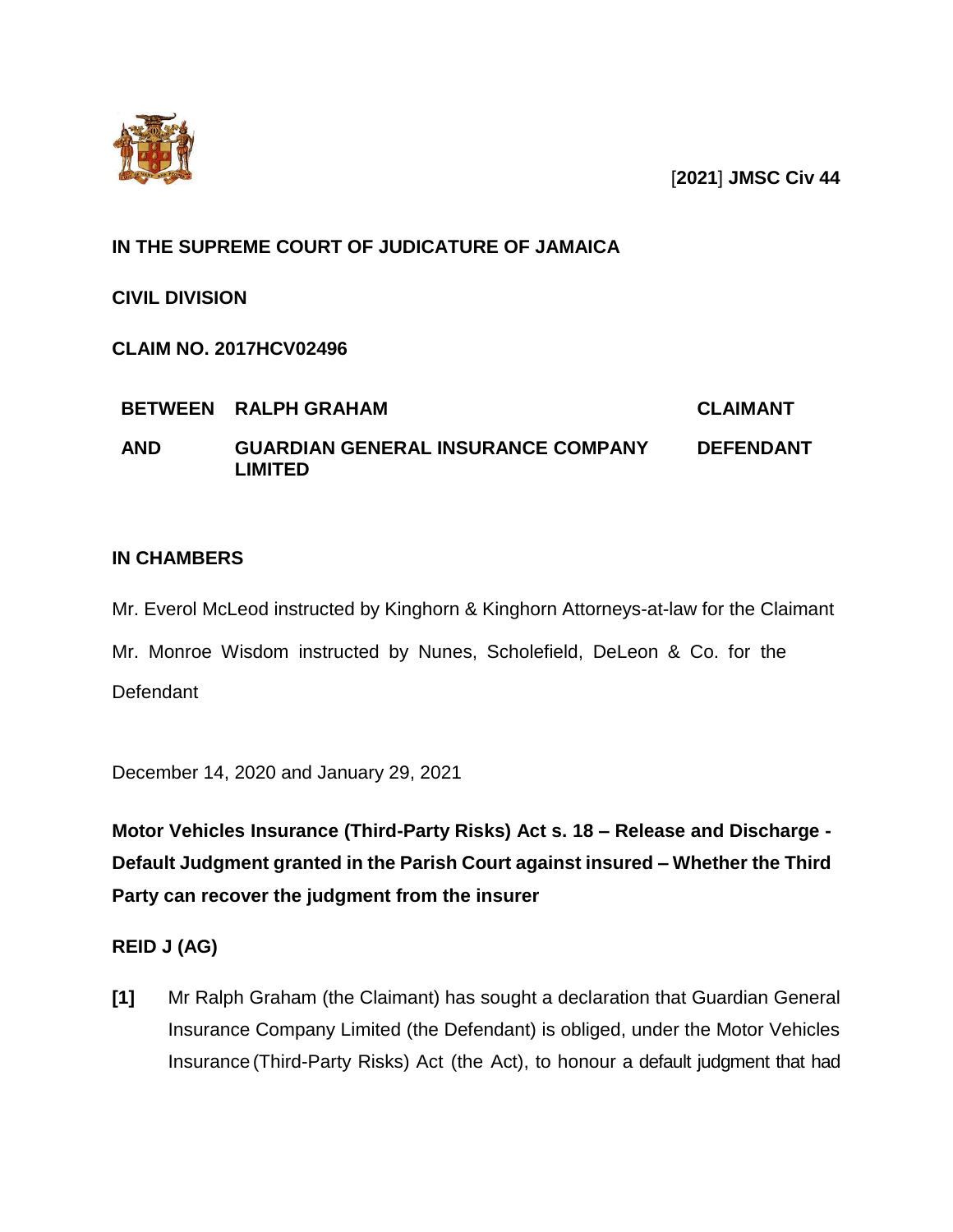been entered against Clive Findlay and Dawnett LaForest, Saint Catherine Parish Court.

#### **Background**

- **[2]** A two-vehicle collision occurred on December 31, 2014. One motor vehicle was being driven by the Claimant who was insured by British Caribbean Insurance Company Limited (BCIC). The other motor vehicle was being driven by Clive Findlay, but it was owned by Dawnett LaForest, and insured by the Defendant.
- **[3]** The Claimant was informed that Dawnett LaForest and Clive Findlay accepted liability and that the matter would be settled by the Defendant, their insurance company. The Defendant was informed via a letter from the Claimant's insurers, BCIC, that they (the Defendant) should deal directly with the Claimant and Covenant Insurance Brokers Limited, his insurance broker, with regards to the settlement of his claim.
- **[4]** The Defendant entered into settlement discussions with the Claimant through his insurance brokers, and on May 16, 2015, the Claimant executed a Third-Party Release in the presence of his insurance brokers.
- **[5]** By virtue of the Third-Party Release executed by the Claimant, he agreed to:
	- *"a) Accept the sum of one hundred and ninety four thousand, one hundred and fifty eight dollars and thirty cents (\$194,158.30) inclusive of cost and interest in full satisfaction and discharge of all claims competent for the claimant or anyone acting on his behalf against Dawnett LaForest and Clive Findlay for all personal injuries, loss and damage to property arising from the incident.*
	- *b) Release and discharge Dawnett LaForest, Clive Findlay and the Defendant from all claims and demands whatsoever arising directly or indirectly out of the said incident; and*
	- *c) Discontinue all claims or proceedings now pending and not at any time hereafter take or bring any further action or proceedings against Dawnett LaForest, Clive Findlay and the Defendant."*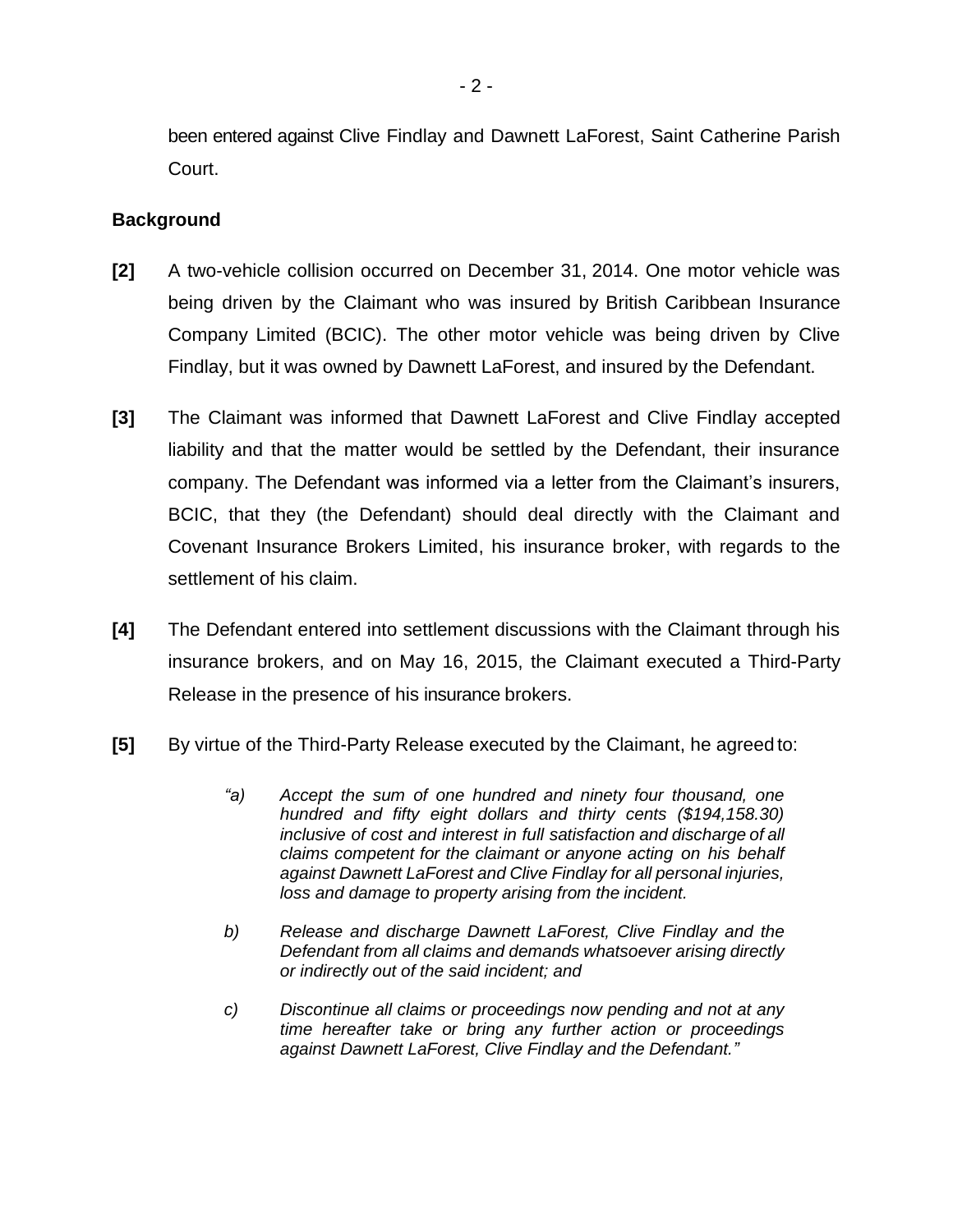- **[6]** The Claimant retained the services of Messrs. Kinghorn and Kinghorn. The Defendant received a Notice of Intended Proceedings from Attorneys-at-law Messrs. Kinghorn & Kinghorn on April 13, 2015 advising them that the Claimant intended to institute proceedings against the Defendant's insured, Dawnet LaForest and her driver Clive Findlay, for compensation for the Claimant's personal injuries and loss suffered as a result of the accident on December 31, 2014.
- **[7]** The Defendant, wrote to the Claimant's attorney-at-law on or about June 8, 2015 indicating that the Claimant had signed a full and final Third-Party Release. The Claimant's attorneys-at-law wrote to the Defendant requesting a copy of the Third-Party Release in order to facilitate discussions with their client. The Defendant subsequently sent a copy of the said Third-Party Release to the Claimant's attorneys-at-law.
- **[8]** In May 2016, the Defendant received a Notice of Proceedings from the Claimant's attorneys-at-law in relation to a claim that was filed in the St. Catherine Parish Court concerning the subject incident. The action in the St. Catherine Parish Court culminated in a default judgment being entered in favour of Mr. Ralph Graham against the defendants in that claim, Dawnet LaForest and Clive Findlay, on May 15, 2017.
- **[9]** The next time the Defendant heard from the Claimant's attorneys-at-law was when they were served with the Formal Order from the St. Catherine Parish Court informing them of the default judgment which was awarded to the Claimant for general damages, special damages, and cost in relation to the incident against Dawnett LaForest and Clive Findlay.
- **[10]** The Defendant's attorneys-at-law contacted the Claimant's Attorney-at-law to indicate that they would be relying on the release for its full effect.
- **[11]** The Claimant thereafter filed a Fixed Date Claim Form dated August 8, 2017 with an affidavit of Sean Kinghorn in support, whereby the Claimant sought: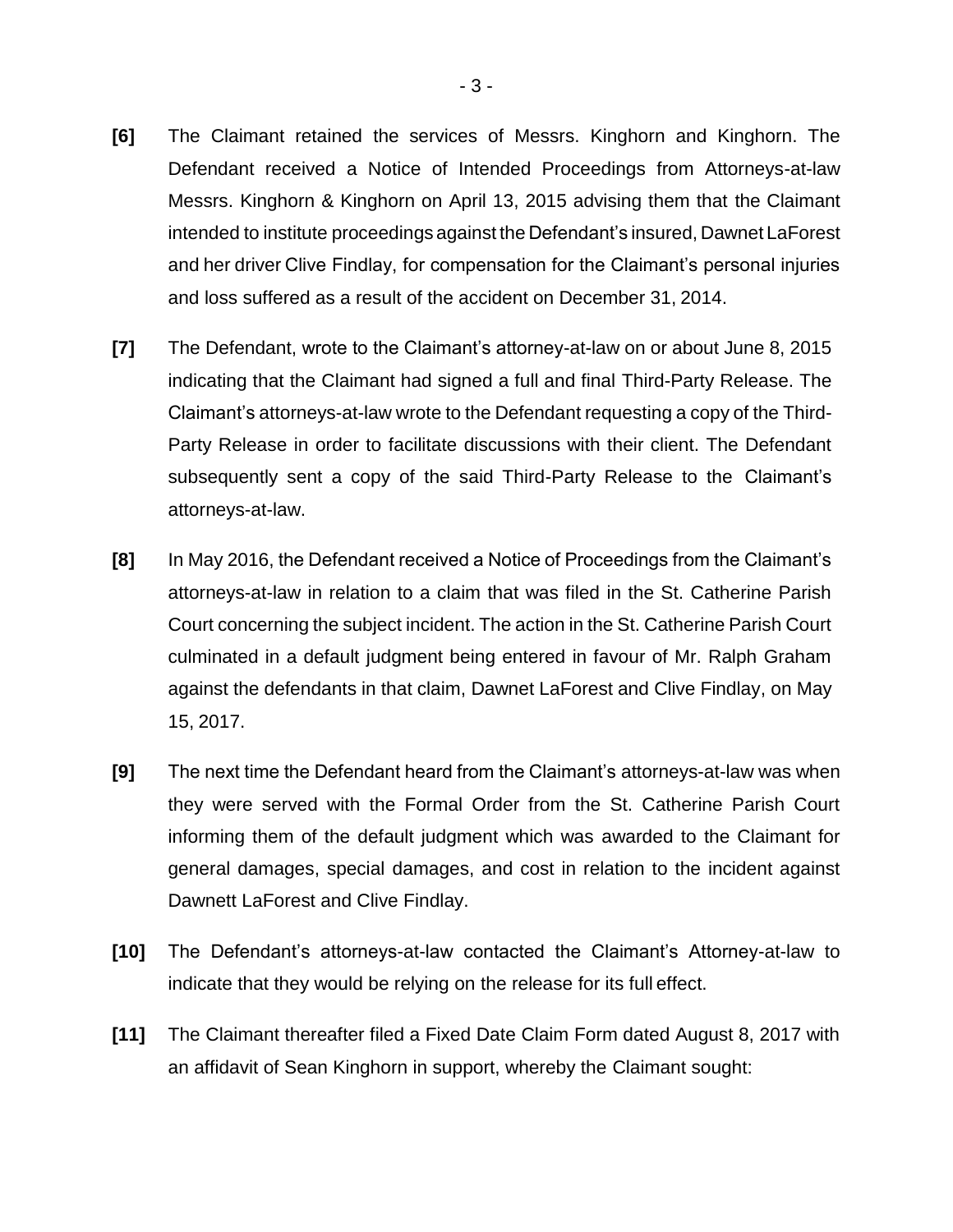*"(1) A Declaration that the Defendant is obliged under the Motor Vehicles Insurance(Third-Party Risks) Act to honour the judgment of the Parish Court for St. Catherine in the matter of Plaint No. 1582/16 – Ralph Graham v Clive Findlay and Dawnett LaForest whereby judgment was granted in favour of the Claimant against the defendant in the following terms:*

*By Default Judgment for the [Claimant] against the Defendants is as follows:*

- *(1) General Damages in the sum of \$600,000.00 plus interest at the rate of 3% from the 24th August 2016 to 15th May 2017.*
- *(2) Special Damages awarded in the sum of \$26,201.00 with interest of 3% per annum from the 31st day of December, 2014 to eth 15th day of May 2017. Costs awarded to the Plaintiff in the sum of \$50,000.00*
- *(3) An Order that the Defendant pays over to the Claimant the said Judgment sum within 7days of the date hereof along with interest of 6% from the 15th day of May 2017 to the date of payment.*
- *(4) The costs of this application be borne by the Defendants to be agreed or taxed."*

#### **The Claimant's case**

- **[12]** The Claimant deponed that he did not sign a release to cover his personal injuries. He stated that he submitted the loss adjusters' report and other documents indicating damage and loss to his motor vehicle to his insurance company, BCIC and the Defendant. As such, he argued, the release which he executed was only relevant to his damage and loss to his motor vehicle.
- **[13]** He said he made it clear to his insurers that he had an attorney-at-law and that they would be pursuing his personal injury claim. He further stated that at the time of the execution of the release he had already visited a doctor due to pains that he was feeling as a result of the said motor vehicle accident, but he had not yet received a medical report and that this was made known to both insurance companies.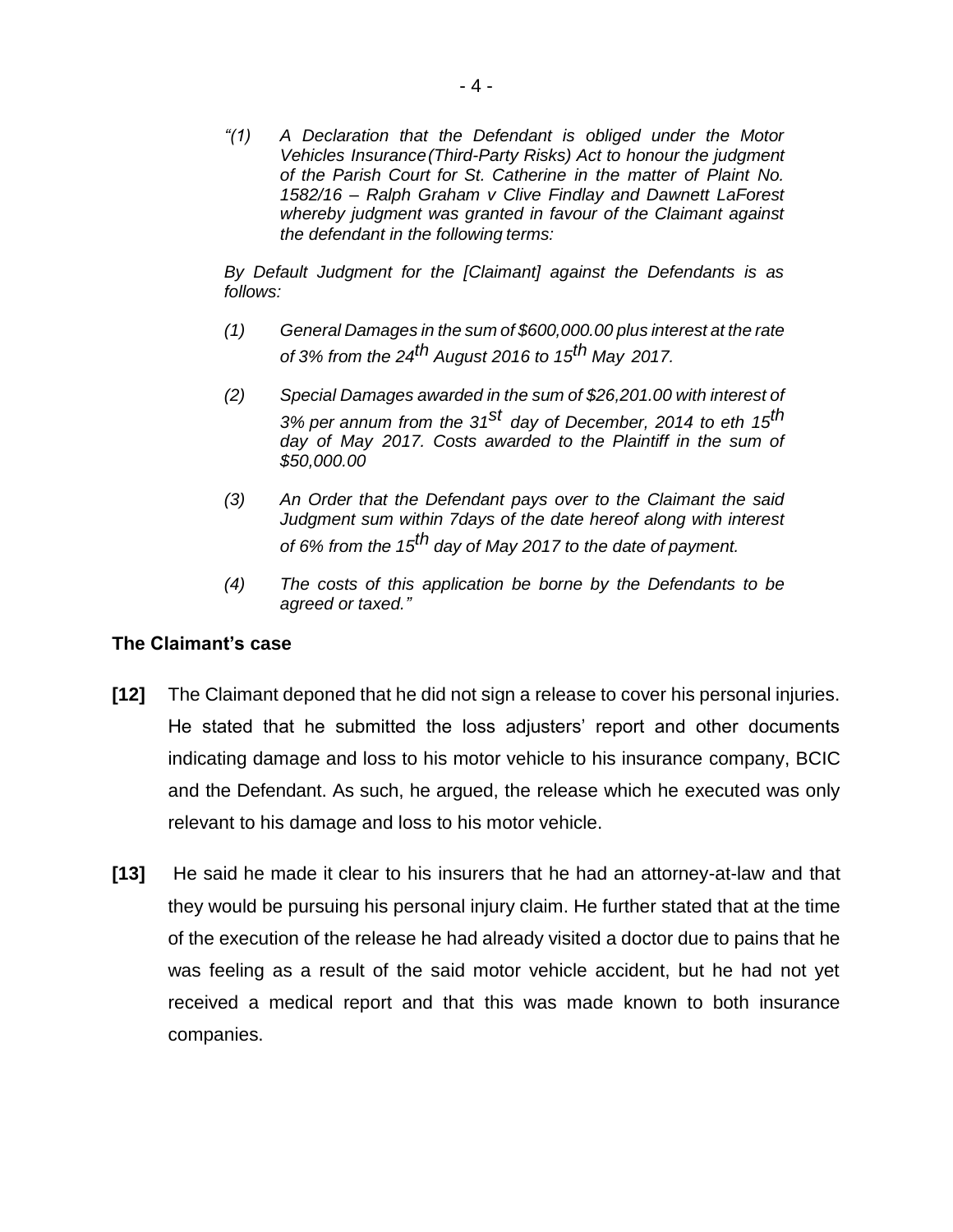- **[14]** The Claimant argued that to date the judgment has not been honoured. There has been no application made by the insured nor the Defendant to set aside the judgment, neither was there any appeal filed against the judgment. The Claimant has not released the Defendant nor the insured from payment of the judgment, and as such, the Defendant has a statutory obligation to satisfy the judgment debt.
- **[15]** The Claimant submits that there are two issues that arise in the case at bar:
	- (1) Has the Claimant provided sufficient evidence that the Defendant is obligated to satisfy the judgment under the provisions of the Act?
	- (2) Has the Defendant provided any evidence that it is not obliged to honour the judgment under the provisions of the Act?
- **[16]** In response to the first issue, the Claimant relied on the authority of **The Administrator General v National Employers Mutual Association Limited**  (1988) 25 JLR 459 for support his contention that there was sufficient evidence before the court to establish that the Defendant was obliged, under the Act, to satisfy the judgment. The Defendant's obligation to satisfy the judgment arose under the Act and therefore, the Defendant could not rely on the release to extinguish its statutory responsibility. The Claimant argued that technically, the claim in the High Court was not against the Defendant but against their insured, and it is by virtue of the Act, that the Defendant ought to honour the judgment.
- **[17]** Counsel, Mr. Everol McLeod advanced that an agreement to settle the Claimant's property damage claim and the consequent release did not take away the Claimant's rights under the Act. Counsel pointed out that for the Claimant to have lost that right, Dawnett LaForest and Clive Findlay would have had to raise that defence at the Parish Court level, which had not been done, and so could not be raised in this court.
- **[18]** Counsel for the Claimant further argued that the absence of Dawnett LaForest and Clive Findlay at the Parish Court was a deliberate election by them not to rely on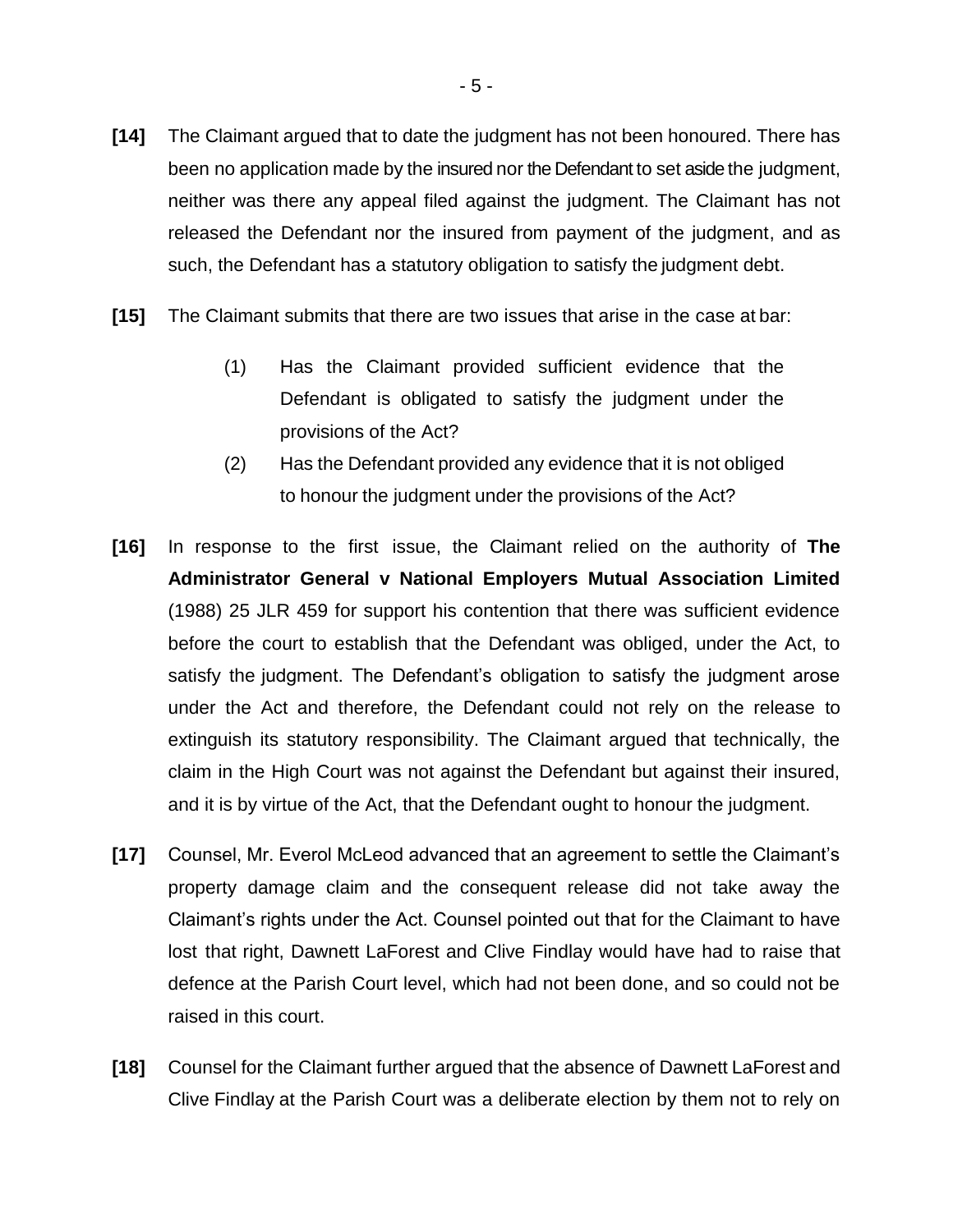the defence of accord and satisfaction. He added that had that defence been raise at the Parish Court, then the Claimant would have had the opportunity to show that the release was only in relation to his property damage. He emphasized that the defence that the Defendant was now seeking to raise was only relevant at the Parish Court and could not be used to defeat its statutory obligation.

- **[19]** The Claimant placed reliance on *Kirk Burford v Advantage General Insurance Company Limited* [2017] JMSC Civ. 84 to indicate the instances in which an insurance company could escape liability to an innocent third party.
- **[20]** In answer to the second issue, counsel for the Claimant challenged the hearsay evidence in the affidavit of Ms. Remona Nelson, which indicated that her investigator revealed that Dawnett LaForest had migrated to the United States of America in April 2016. He countered this argument by pointing out that the fact that the Parish Court had granted the default judgment, was, in his view, sufficient indication that that court was satisfied with the proof of service upon Dawnett LaForest and Clive Findlay.
- **[21]** Counsel further relied on the dicta of Bertram Linton J in *Kirk Burford v Advantage General Insurance Company Limited*, at paragraph 22, where her Ladyship opined:

*"The court's consideration is restricted to the interpretation of the Motor Vehicles Insurance (Third-Party Risks) Act and the authorities which prescribe the ways in which an insurance company can avoid liability to a third party."* 

**[22]** Counsel emphasized that the Defendant had done nothing to set aside the judgment in the Parish Court in keeping with its "rights of subrogation". He pointed out that the default judgment could only be affected if it was set aside or appealed, neither of which could take place within this jurisdiction. It was therefore irrelevant to raise those arguments at this level as the Supreme Court had no jurisdiction to assess the validity of a judgment arising out of the Parish Court.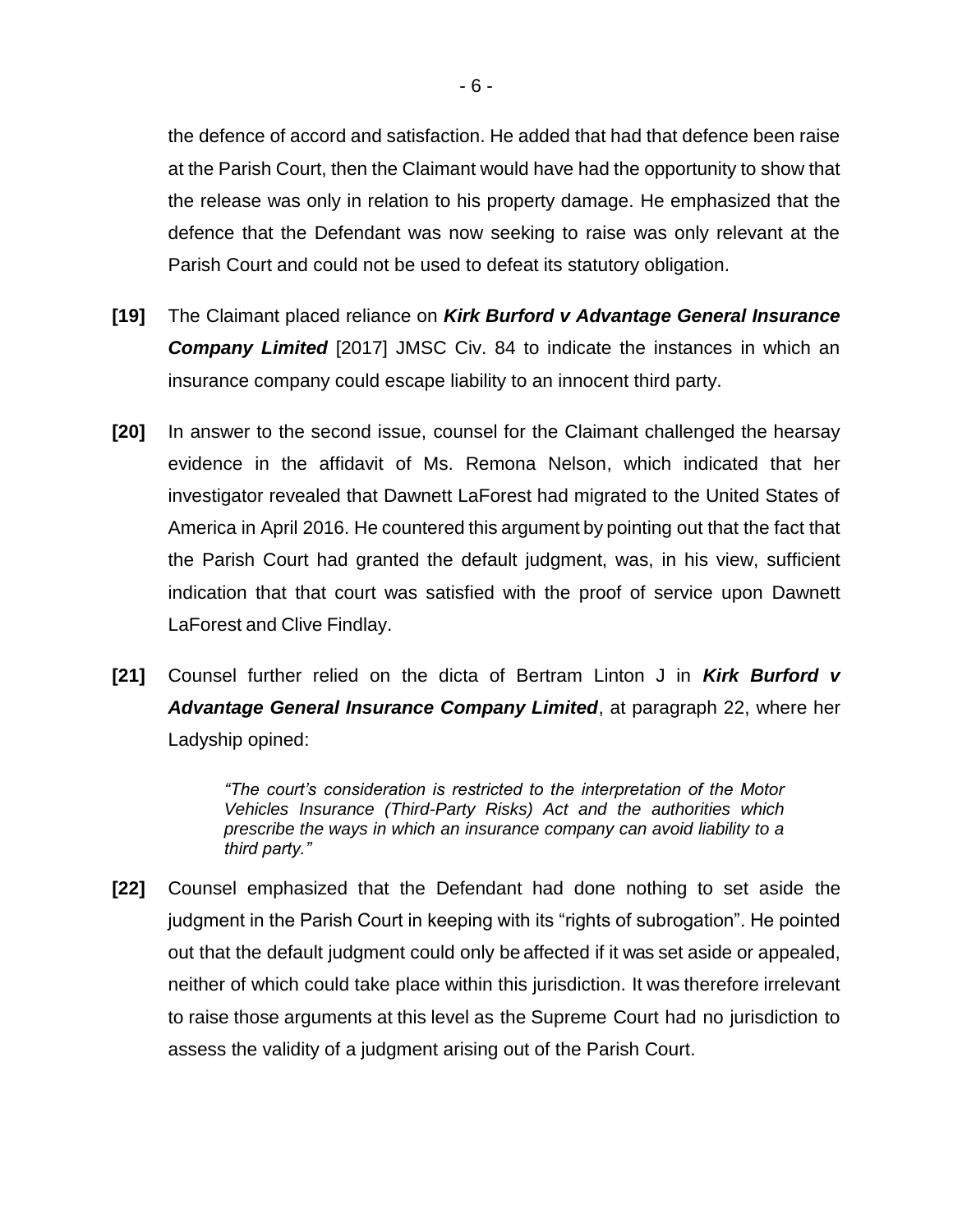#### **The Defendant's case**

- **[23]** Counsel for the Defendant, Mr Munroe Wisdom, submitted that the sole issue to be determined was whether it was obligated to honour the judgment of the Parish Court in favour of the Claimant in the light of the Third-Party Release duly executed by the Claimant.
- **[24]** Counsel argued that the Defendant can rely on the release signed by the Claimant as a full discharge from all claims arising from the incident involving its insured. He asserted that the Defendant was an independent beneficiary of the release. It is protected independently of its insured or insured's driver from all claims and demands whatsoever arising directly or indirectly out of the said December 31, 2014 incident (see paragraph (b) of the Release). Mr Wisdom pointed out that the only obligation owed by the Defendant to the Claimant arose by virtue of s. 18 of the Act, as the Claimant herein is an alien to the contract of insurance between the Defendant and its insured. Accordingly, without the Act, the Claimant could only claim against the insured and/or its driver, and the question of indemnity would be a matter of contract between the Defendant and its insured.
- **[25]** Mr. Wisdom emphasized that the obvious and inescapable inference to be drawn from the Claimant expressly releasing the Defendant (and not merely its insured) from any obligation in relation to the incident, was that the Claimant waived and/or relinquished his right to claim by virtue of the Act against the Defendant. The instant claim (demand for payment of the judgment in relation to the December 31, 2014 incident) is the very type of claim or demand from which the Claimant contracted to release the Defendant from any obligation to him.
- **[26]** Regarding the scope of the release, Mr Wisdom submitted that the release covered all claims competent for the Claimant, for all personal injuries, loss, and damage to property, whether now apparent or not, caused by or arising out of the incident which occurred on or about December 31, 2014 as expressly stipulated in the release.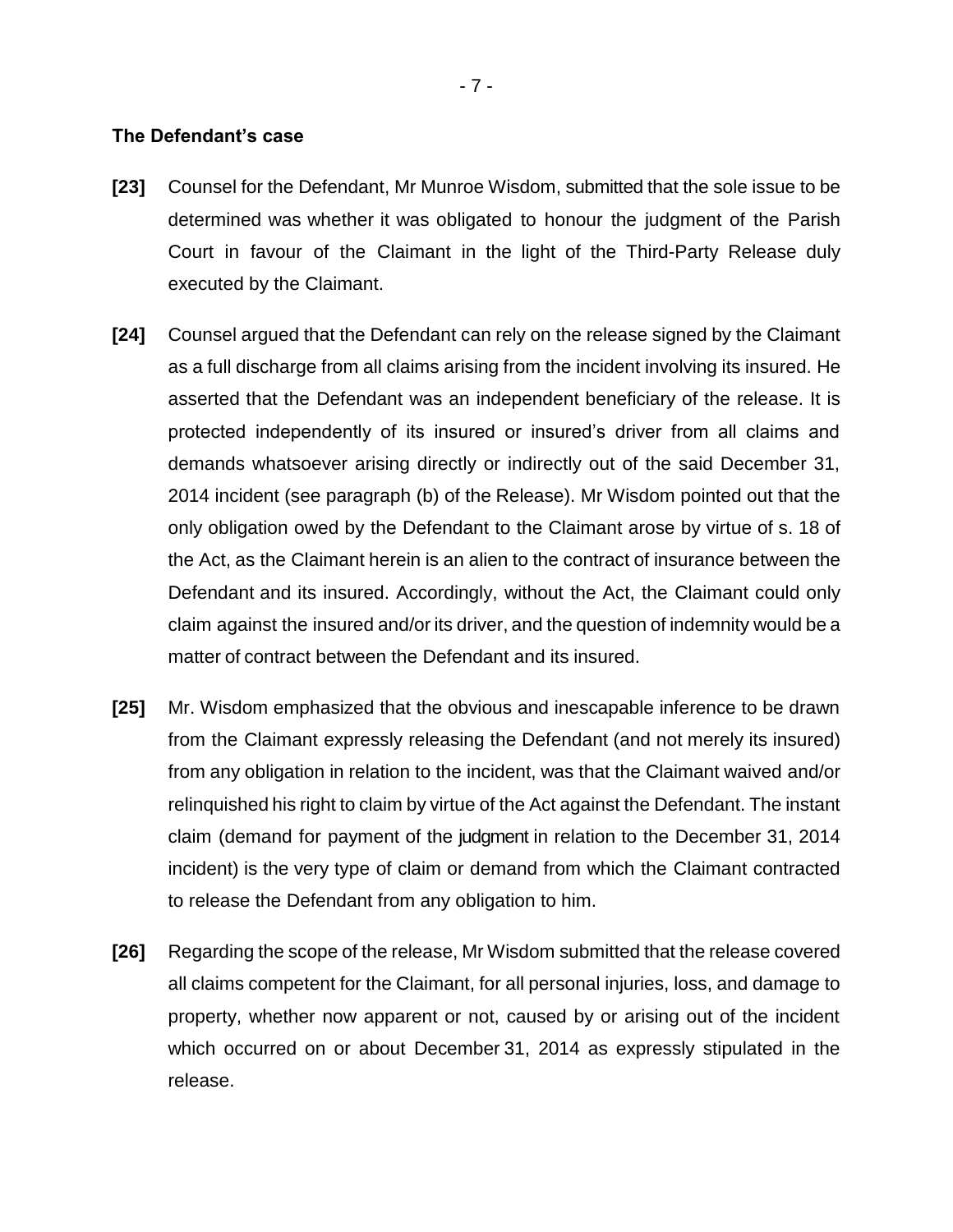- **[27]** Counsel challenged the Claimant's assertions at paragraphs 6 and 7 of his affidavit filed on June 25, 2018. He relied on the House of Lords decision of *Investors Compensation Scheme Limited v West Bromwich Building Society* (1998) 1 WLR 896, where the principles that were relevant to interpretation of a contract were identified.
- **[28]** In the light of the foregoing, the counsel posited that the express use of the words/phrase "*for all personal injuries*" should not be viewed as a mistake and must be interpreted to bear its obvious an ordinary meaning. He further argued that the Claimant, who by his own admission, had the benefit of his insurance brokers, had commenced medical treatment for his injuries; and who had retained counsel at the time of executing the short release, knew or ought to have known what was meant by a "claim for personal injuries".
- **[29]** In reliance on the argument that the release was validly executed, counsel found support in the dicta of Panton JA (as he then was) in *Keith Recas and John Johnson v Winsome Wickham* (unreported), Court of Appeal, Jamaica, Supreme Court Civil Appeal No 62/ 2005, judgment delivered July 31, 2006 where he addressed the scope and validity of releases. Counsel then emphasized that the words of the release made it clear that the parties contracted that the Claimant would discharge the Defendant from all obligations to the Claimant in respect to all claims, including those that are the subject matter of the default judgment, in consideration for the agreed sums.
- **[30]** Counsel stated that the principle of accord and satisfaction operates as a complete defence to a claim where there is expressed agreement for the discharge of an obligation in exchange for valuable consideration. In reliance on *British Russian*  **Gazette and Trade Outlook Limited v Associated Newspaper Limited [1933]** 2 K.B. 616, counsel argued that in the case at bar, the Third-Party Release is evidence of the agreement between the parties and shows in the circumstances that there is accord between the parties. The agreement was executed by the Claimant in favour of the Defendant showing an obvious intention to release the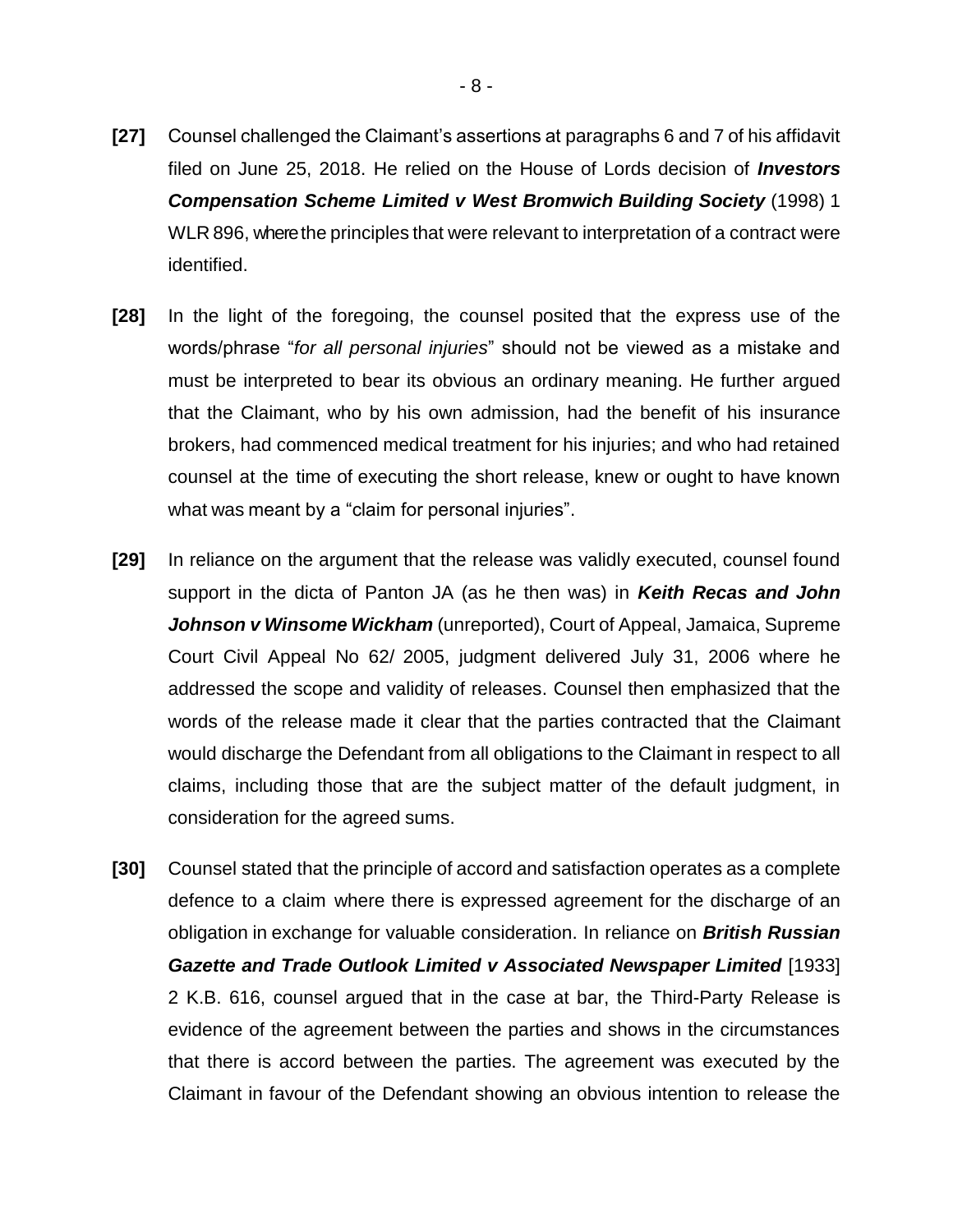Defendant herein from any obligation that it may have to the Claimant. In furtherance of the said agreement, the Defendant made payments to the Claimant of the agreed sum in the Third-Party Release. It is submitted that this payment by the Defendant is valuable consideration in satisfaction of the accord between the parties.

- **[31]** Mr Wisdom also submitted that unless the Claimant can successfully assert that the agreement was not consensual as between the parties, and that the Defendant obtained the release inequitably or fraudulently, the Claimant's claim must fail. He argued that there was no undue influence exercised over the Claimant when he signed the release. He pointed to the case of **National Commercial Bank v Hew** [2003] 63 WIR 183 in which the Privy Council defined undue influence and pointed out that the Claimant was armed with legal advice and the protection of his insurance brokers during the period leading up to the execution of the release. The insurance brokers, as the Claimant's agents, had a duty to the Claimant to advise him of the necessary steps in the matter. In those circumstances, the Claimant is unable to successfully argue that there was undue influence exerted over him when he signed the release.
- **[32]** It was counsel's contention that the circumstances, as they existed, were not ones in which the Defendant could take unfair advantage, and neither was the agreement oppressive. The Claimant having availed himself of the necessary advice as to his legal option and being aware of his injuries at the time of the agreement would be in a position to assess whether he would be minded to pursue a suit for his personal injuries.
- **[33]** Additionally, there was no misrepresentation on the part of the Defendant. There is no evidence before the court to suggest that the Defendant made any misrepresentation to the Claimant that would contradict the clear and expressed words of the release.The Claimant, with the assistance of his insurance brokers and attorney-at-law would be able to correctly interpret the release and ascertain the full effect of it.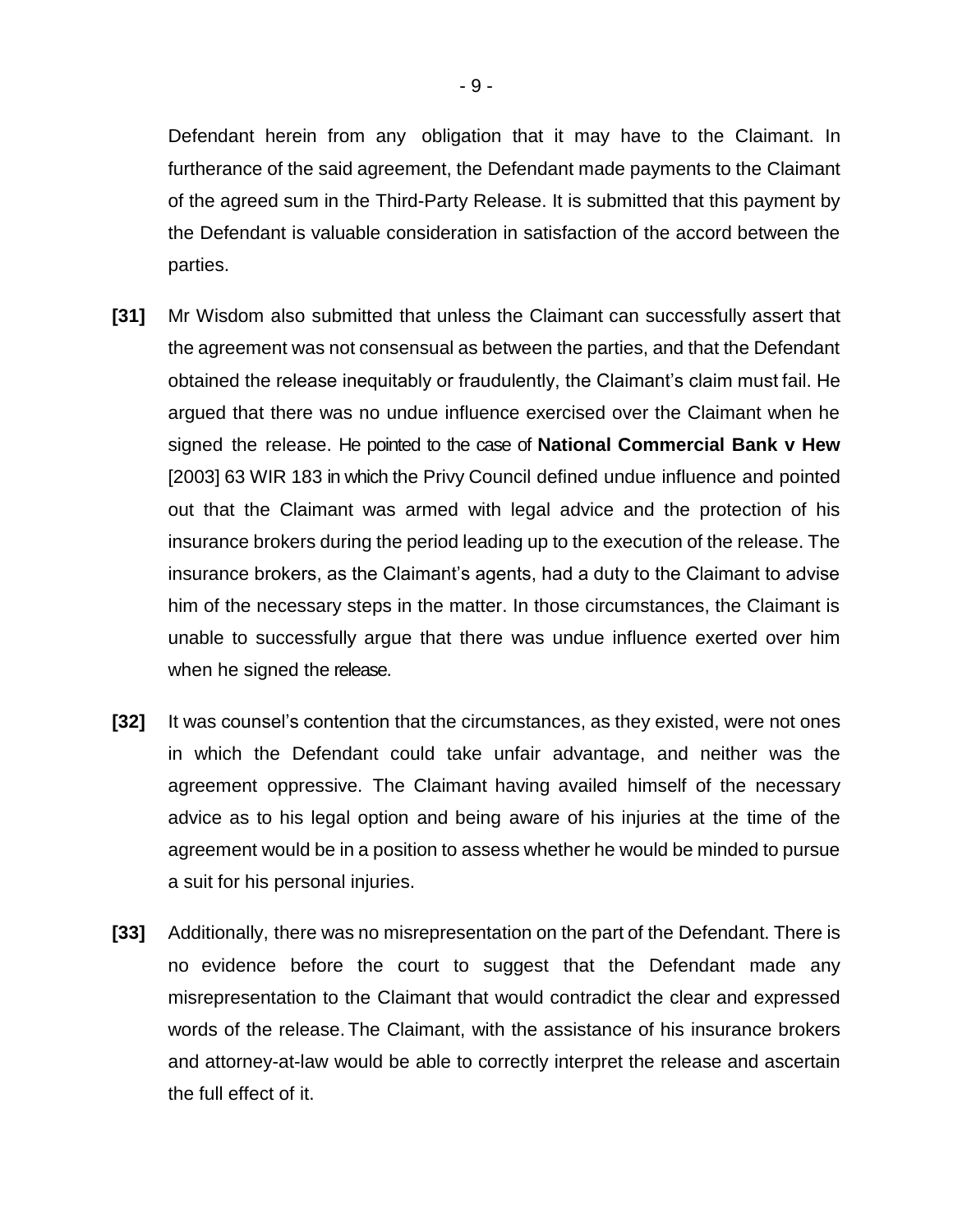- **[34]** Counsel also challenged Claimant's reliance on *Kirk Burford v Advantage General Insurance Company of Jamaica* in support of its case. The Claimant's reliance on **Kirk Burford** is misconceived, he said, as that case is distinguishable from the case at bar since the defendant in *Kirk Burford* was not relying on a release.
- **[35]** Mr Wisdom submitted that in the light of the foregoing, the Defendant was released and discharged from any and all obligations to pay any sums to the Claimant in respect of the incident in which the Claimant received the default judgment in the Parish Court by virtue of a validly executed Third-Party Release in favour of the Defendant. The release should not be set aside as it was executed with the free consent of the Claimant who was not labouring under undue influence, nor was the bargain unconscionable or oppressive. The court should not aid the Claimant in deliberately and/or calculatedly breaching his contract with the Defendant to gain a benefit for himself by declaring that the Defendant is obligated to pay him additional sums having regard to the release.
- **[36]** As a consequence, counsel urged the court to refuse the orders sought by the Claimant in his Claim form and make a declaration that the Claimant is estopped from bringing any proceedings in relation to this matter and/or take any steps to enforce the Parish Court judgment.

### **Law and analysis**

- **[37]** The following factors are not in dispute in this case:
	- (1) There was a valid certificate of insurance in place by virtue of section 5(4) of the Act.
	- (2) That judgment in respect of the liability as is covered by the policy under s. 5(1) (b) has been obtained against the insured.
	- (3) That the liability was covered by the term of the policy.
	- (4) The Claimant signed a release in March 2015 in relation to the incident involving the Defendant and its insured whereby the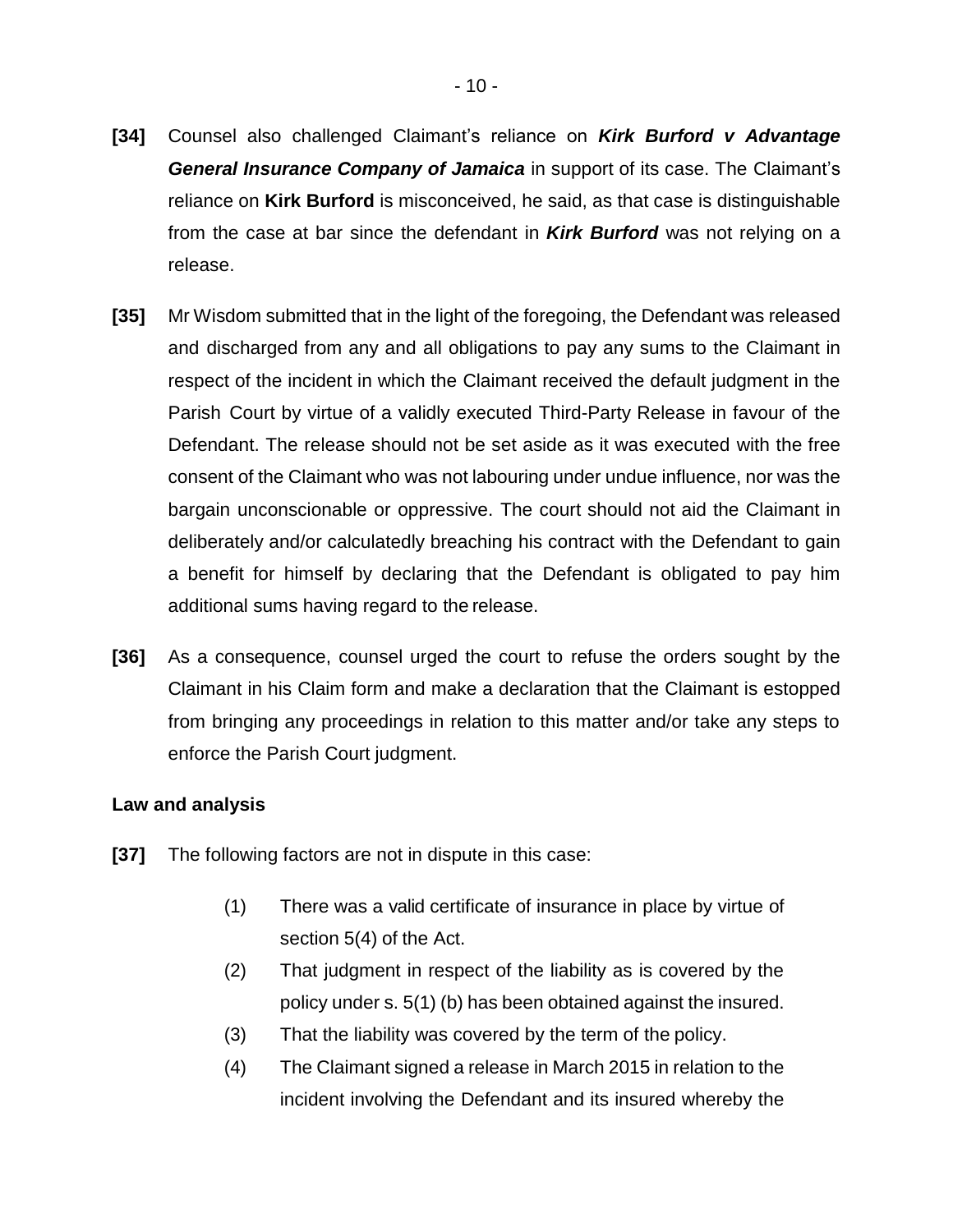Claimant suffered personal injuries, loss, and property damage.

- (5) He had legal counsel, both from his insurance brokers and the same attorneys-at-law who are currently representing him in the case at bar, at the time when he executed the release.
- (6) He signed the release before he brought an action against the Defendant's insured in the St. Catherine Parish Court.
- (7) The Defendant was informed by the Claimant's Attorneys-atlaw of the pending litigation by the Notice of Proceeding which was served on them before the suit was commenced in the Parish Court.
- (8) The Defendant responded to the Claimant's Attorneys-at-law indicating that the Claimant had executed a release and they would be relying on it in respect of the said incident.
- (9) The formal order indicating the Default Judgment was served on the Defendant and they responded in June 2017 by sending a copy of the said release which the Claimant had executed to the Claimant's Attorneys-at-law.
- (10) The default judgment is still to be honoured because it has not been set aside neither has there been any appeal against the said judgment.
- **[38]** The outcome of this case is dependent upon whether the release executed by the Claimant in March 2015, had the effect of also compensating the Claimant for the personal injuries and loss sustained as a result of the motor vehicle incident which occurred on December 31, 2014, between the Claimant and the insured.
- **[39]** The Claimant places full reliance on s. 18(1) of the Act which reads:

*"If after a certificate of insurance has been issued under subsection (9) of section 5 in favour of the person by whom a policy has been effected, judgment in respect of any such liability as is required to be covered by a policy under subsections (I), (2) and (3) of section 5 (being a liability covered by the terms of the policy) is obtained against any person insured*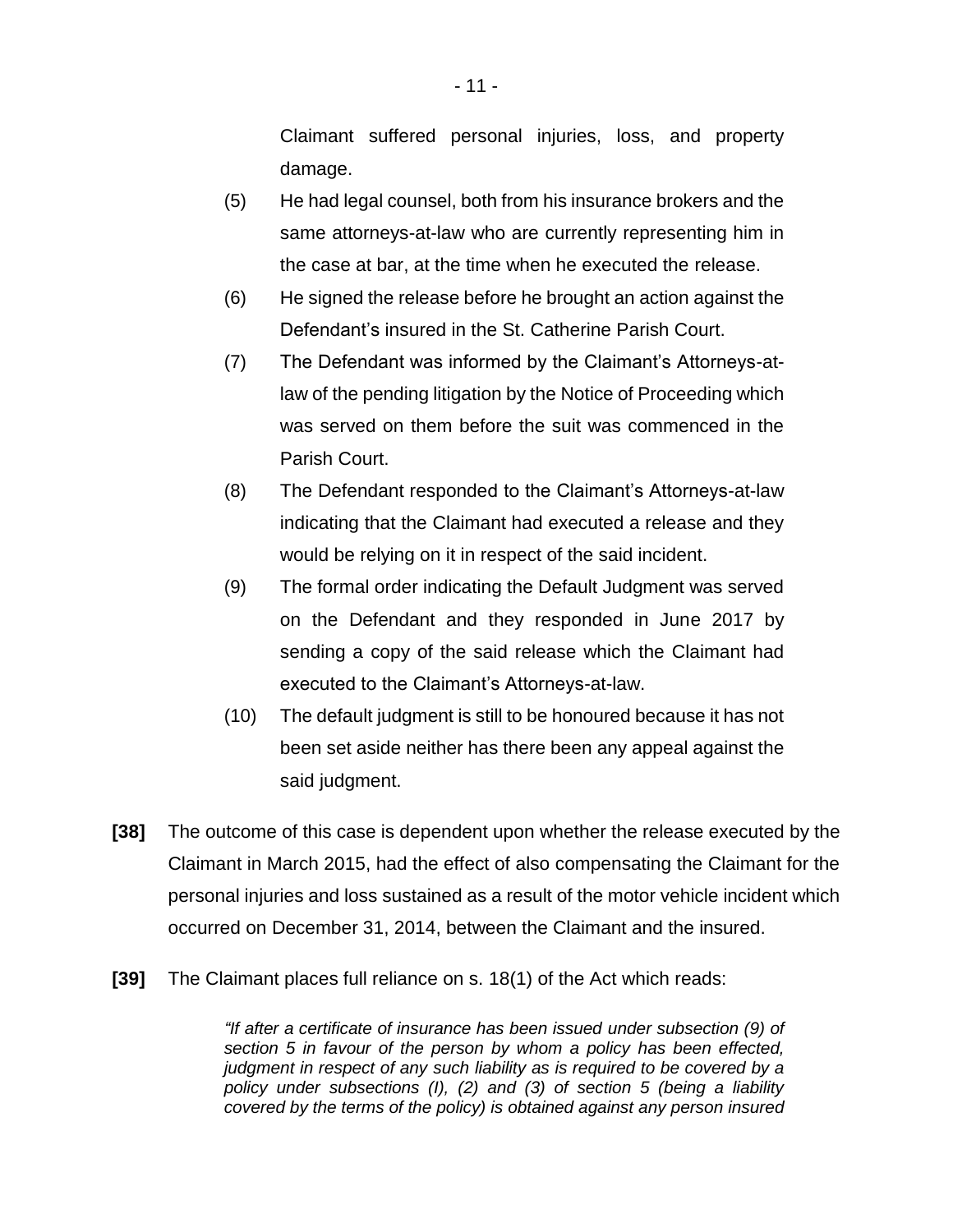*by the policy, then, notwithstanding that the insurer may be entitled to avoid or cancel, or may have avoided or cancelled, the policy, the insurer shall, subject to the provisions of this section, pay to the persons entitled to the benefit of the judgment the amount covered by the policy or the amount of the judgment, whichever is the lower, in respect of the liability, including any amount payable in respect of costs and any sum payable in respect of interest on that sum by virtue of any enactment relating to interest on judgments."*

- **[40]** The Claimant's indicates that his claim is further bolstered by his reliance on **Kirk Burford**, which outlines the limits of section 18 of the Act, and the instances where an insurance company can avoid liability thereunder. The contention of the Claimant is that they have a valid judgment, and the Defendant cannot avoid satisfying it as, to date, there has been no other court decision which affords the Defendant the right to do otherwise.
- **[41]** However, the case of **Kirk Burford** is distinguishable from the case at bar. In **Kirk Burford**, the insurance company was seeking to avoid liability. In this case, the Defendant's position is that they have already honoured their liabilities and their statutory obligations, and as such, should not be asked to pay a second time for those same liabilities.
- **[42]** The Defendant has relied fully on the release which the Claimant willingly executed after obtaining legal advice. The Claimant pleads that he did not execute the document to cover his personal injuries, and consequently, therein lies the issue of the extent and validity of the release. I note here, very importantly, that the Claimant is not saying that he did not sign the same release being relied on by the Defendant. He is simply saying that it did not cover his personal injuries.
- **[43]** Having accepted that a valid Third-Party Release was executed between the Claimant and the Defendant, it is necessary to examine whether there was accord and satisfaction as it relates to the personal injuries and loss sustained by the Claimant. In **Alcan Jamaica Company v. Delroy Austin and Hyacinth Austin** (unreported) Court of Appeal, Jamaica, Supreme Court Civil Appeal No. 106/2002, judgment delivered on December 20, 2004, Smith JA postulated that: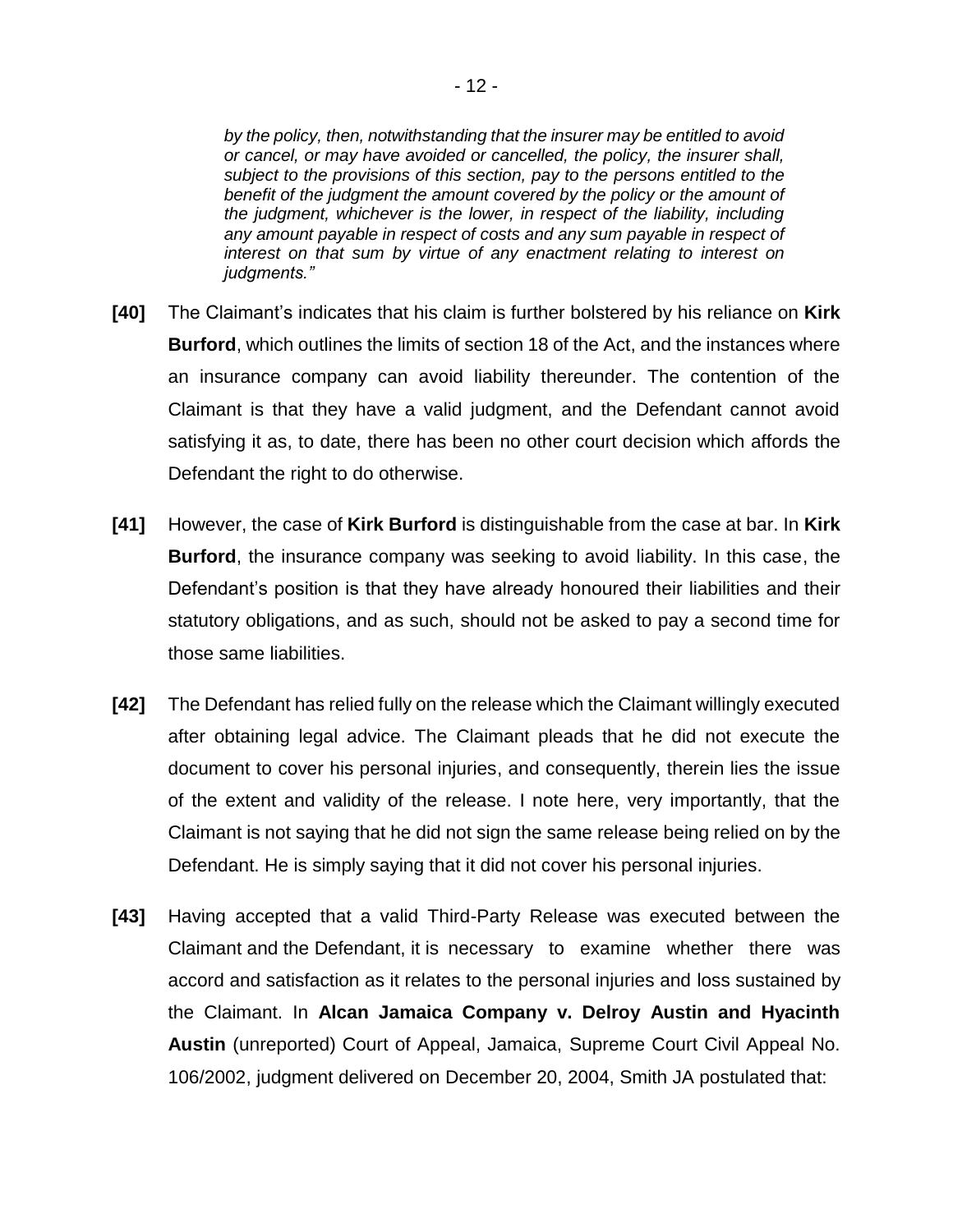*"Any person who has a cause of action against another may agree with him to accept in substitution for his legal remedy any consideration. The agreement by which the obligation is discharged is called Accord and the consideration which makes the release binding is called satisfaction – see Clerk and Lindsell on Torts 17th Edition 30-06 p.1559. Thus, Accord and Satisfaction is the purchase of a release from an obligation arising under contract or tort by means of any valuable consideration, not being the actual performance of the obligation itself."* 

- **[44]** It was further stated in **Alcan Jamaica Company** that once the agreed upon consideration had been accepted, then "the original right of action is discharged and the accord and satisfaction constitute a complete defence to any further proceedings upon that right of action".
- **[45]** In the case of **Elaine Dotting v. Carmen Clifford (Executrix of the Estate of Dr. Royston Clifford) and the Spanish Town Funeral Home Ltd** (unreported), Supreme Court, Jamaica, Claim No. 2006HCV0338, judgment delivered on March 19, 2007, McDonald-Bishop J (Ag.) as she then was, postulated at paragraph 25 that:

*"It is also established on good authority that in construing a release no particular form of words is necessary to constitute a valid release and so any words which show an evident intention to renounce a claim or discharge the obligation are sufficient…"*

**[46]** Furthermore, Mangatal J in *Rio Brown v N.E.M. Insurance Company (JA) Ltd.* [2012] JMSC Civil 27, highlighted at paragraph 36 that:

> *"… There is a reason why one must be very careful what one signs. Appending one's signature to the document can signify authorship or adoption of its terms …"*

**[47]** Notwithstanding the Claimant's submission that the release was executed solely in relation to the property damage suffered in the motor vehicle accident, it is apparent from the release (outlined in paragraph [5] herein) that the Claimant accepted a specific amount "*in full satisfaction and discharge of all claims competent for the claimant or anyone acting on his behalf against the insured, the driver and the Defendant for all personal injuries, loss and damage to property arising from the incident".*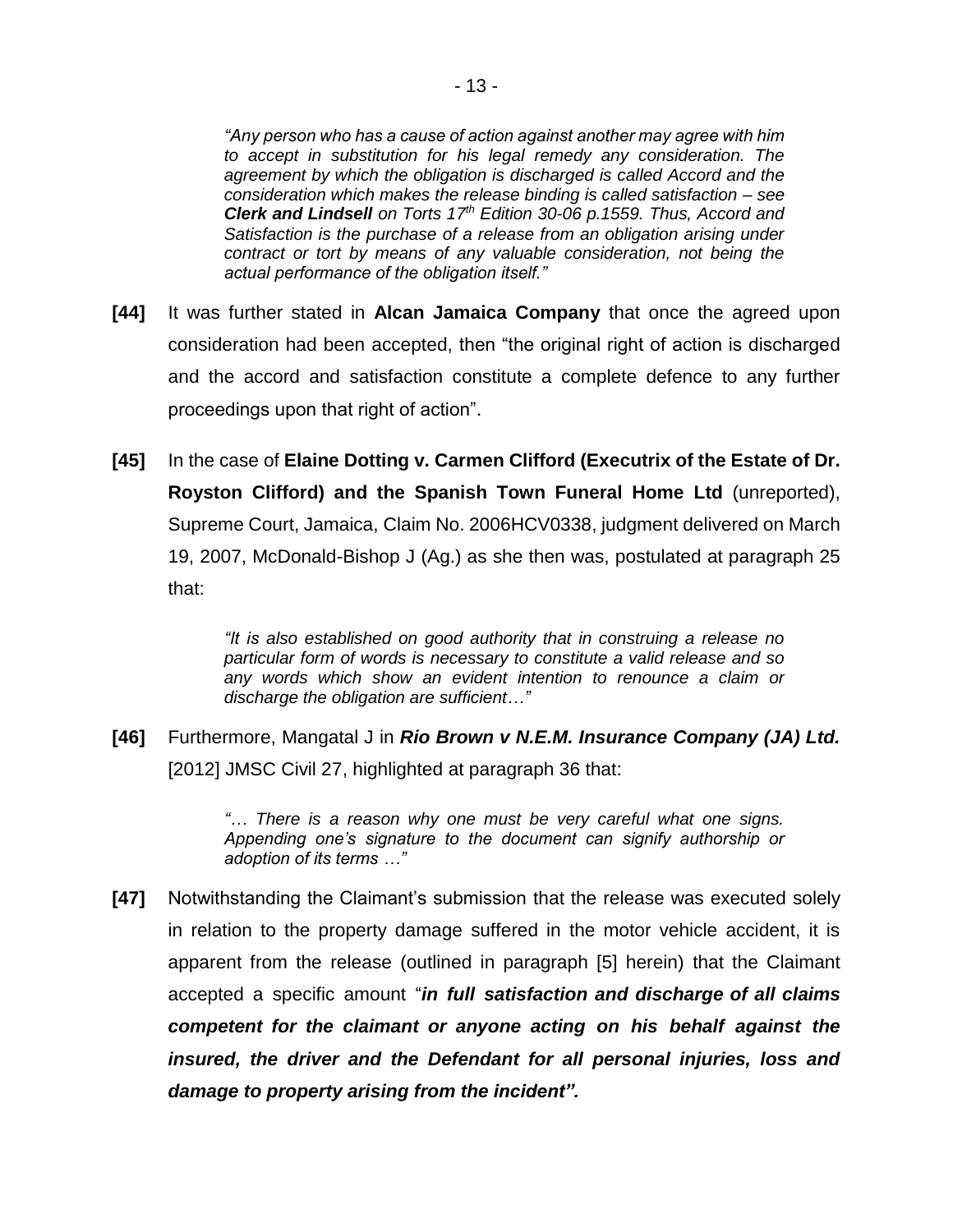- **[48]** In addition, by executing the said release, the Claimant agreed to "discontinue all claims and proceedings now pending and **will not at any time hereafter take or bring any further action or proceedings** ... **or make any claim whatsoever against the said Dawnett Veronica LaForest or driver, Clive Findlay, and Guardian General Insurance Jamaica Limited in respect of this incident**".
- **[49]** It is prudent to note that at the time of the execution of the Third-Party Release, the Claimant had the benefit of the knowledge and experience of his insurance brokers and the advice of his attorneys-at-law (the same counsel in the case at bar). The Claimant's execution of the agreement was witnessed by a claim's administrator employed to his insurance broker. Therefore, as stated in *Rio*  **Brown**, by affixing his signature to the document, the Claimant would have adopted the terms of the agreement signed.
- **[50]** After consideration of the principles enunciated in **Dotting,** it is evident that the words contained in the release were sufficient to show an intention to discharge the Defendant's obligations to the Claimant with respect to compensation for personal injury, loss and property damage resulting from the incident. Furthermore, it is generally accepted that terms in a contract are to be interpreted using their natural and ordinary meaning. Therefore, in the absence of any vitiating factor which would render the contract invalid, where the agreement explicitly states that consideration was in full and final satisfaction of personal injuries and loss sustained by the Claimant as a result of the incident, it is difficult to argue against the terms plainly written in the agreement.
- **[51]** In considering the principles posited in **Alcan**, the release executed between the Defendant and the Claimant would constitute accord. Further, upon the acceptance of the consideration agreed upon, there was satisfaction. As such, it is submitted that the original cause of action has been discharged. In essence, the Claimant's third-party rights under the insurance policy would have been extinguished.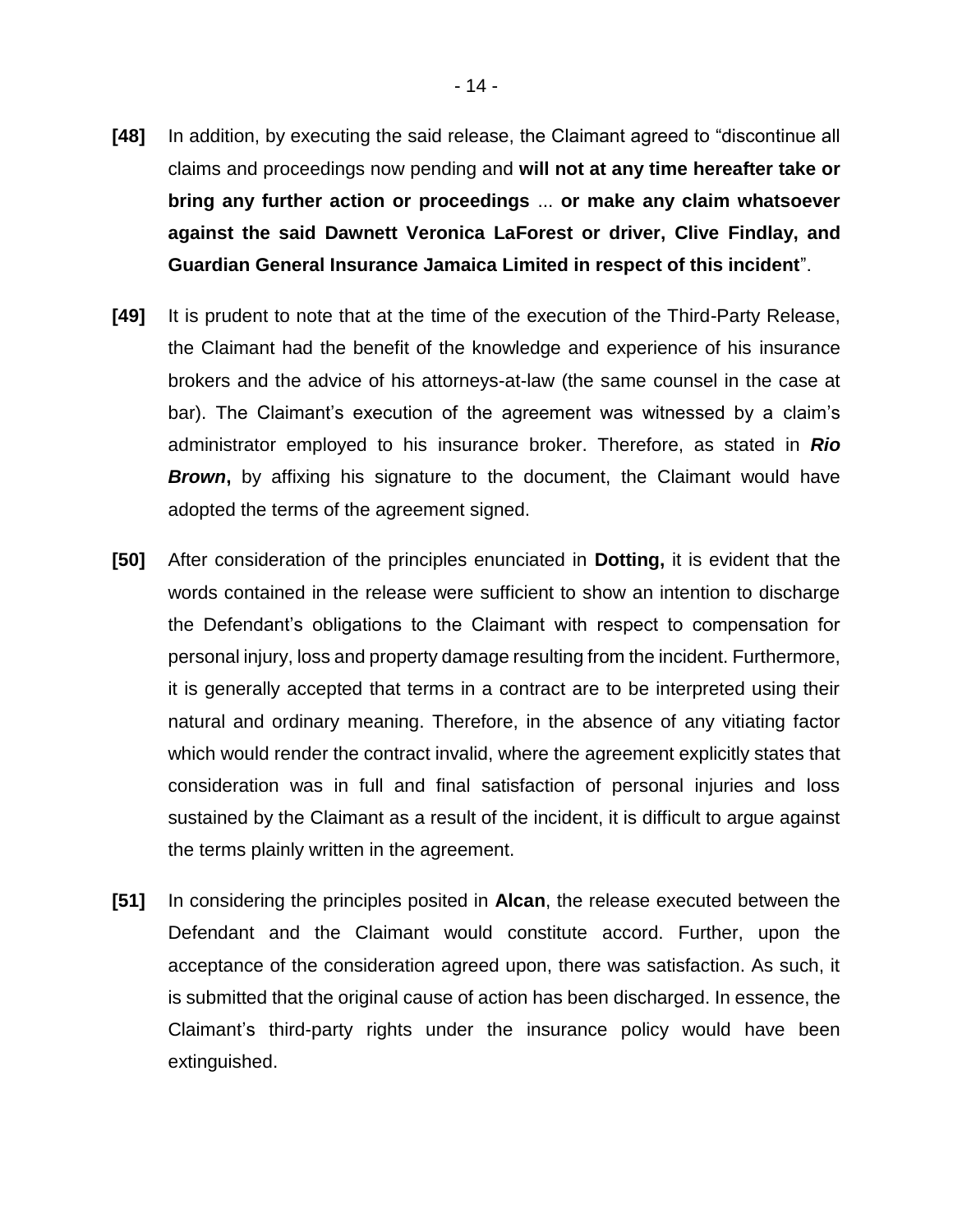- **[52]** The Claimant has argued that the claim is not against the Defendant but against the insured. The assertion is that they are enforcing the judgment not against the insurance company but the insured. This position, I believe, would be illogical as the release named all the parties as being released from further liabilities upon payment and execution of the said document.
- **[53]** In those circumstances, based on the defence of accord and satisfaction, the liability relating to the Claimant's personal injuries and loss sustained from the accident no longer exist. Thus, this court is of the view that proceedings should not have been initiated because the liability that has been discharged.
- **[54]** This court cannot ignore that a default judgment was granted by the Parish Court in relation to this matter. It is evident that the Defendant did not take any steps to intervene in the proceedings in the Parish Court and defend the claim against the insured. The result of this was that the defence of accord and satisfaction was never raised before that court. Further, this court does not operate as an appellate court and as such is unable to interfere with the default judgment granted in the Parish Court.
- **[55]** The Claimant knew that the release which he executed covered all his personal injuries, loss and property damage and ought not to have brought an action in the lower court after execution of the said release. On the other hand, having brought a claim in that court he should have disclosed the release to the Court. The words of the release are noticeably clear and as such this court will not look behind them to enquire into his intention.
- **[56]** I find that having had legal advice before he executed the release, he cannot now rely on what his intentions may have been. The Court will look to the natural meaning to determine the meaning of the document. This court is of the opinion that it would be unjust for the Claimant to be compensated twice for the same cause of action.